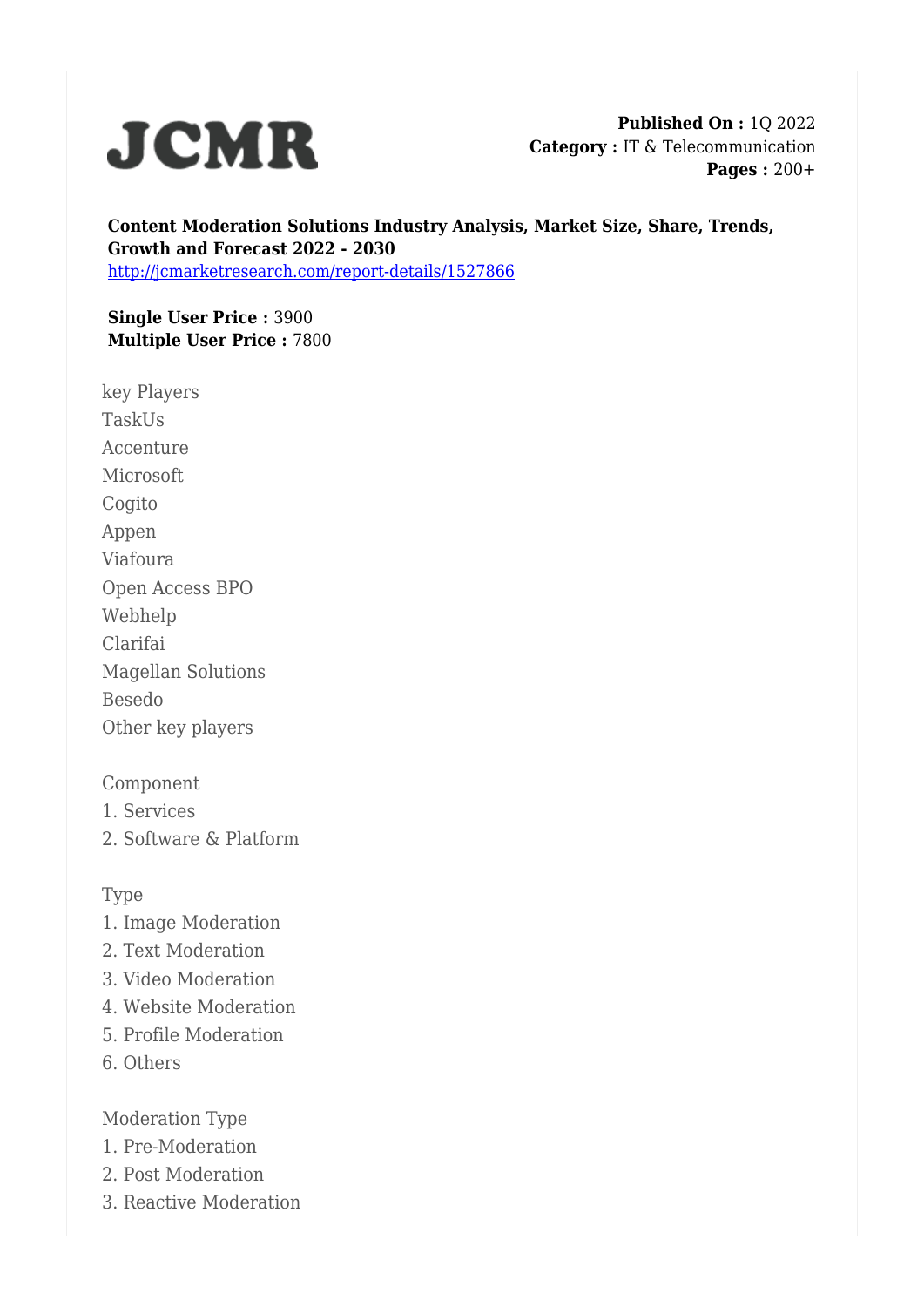- 4. Automated Moderation
- 5. Distributed Moderation

Application

- 1. Media & Entertainment
- 2. Retail & E-commerce
- 3. Packaging & Labeling
- 4. Healthcare & Life Sciences
- 5. Automotive 6. Government
- 7. Telecom
- 8. Others

Chapter 1 Global Content Moderation Solutions Market Overview

- 1.1 Introduction
- 1.2 Taxonomy
- 1.2.1 By Product Type & End User
- 1.2.2 By Region
- 1.3 Drivers for Content Moderation Solutions Market
- 1.4 Restraints for Content Moderation Solutions Market
- 1.5 Opportunities for Content Moderation Solutions Market
- 1.6 Trends for Content Moderation Solutions Market
- 1.7 COVID-19 Impact Assessment on Content Moderation Solutions Industry
- 1.8 Macro-economic Factors
- 1.9 Regulatory Framework
- 1.10 Pricing Analysis by Region, 2020
- 1.11 Opportunity Map Analysis
- 1.12 Opportunity Orbits
- 1.13 Market Investment Feasibility Index
- 1.14 PEST Analysis
- 1.15 PORTERS Five Force Analysis
- 1.16 Go to Market Strategy
- 1.17 Value Chain Analysis
- 1.18 Cost Structure Analysis
- 1.19 Regional Market Share and BPS Analysis

Chapter 2 Global Content Moderation Solutions Market Overview

2.1 Global Content Moderation Solutions Market by Product Type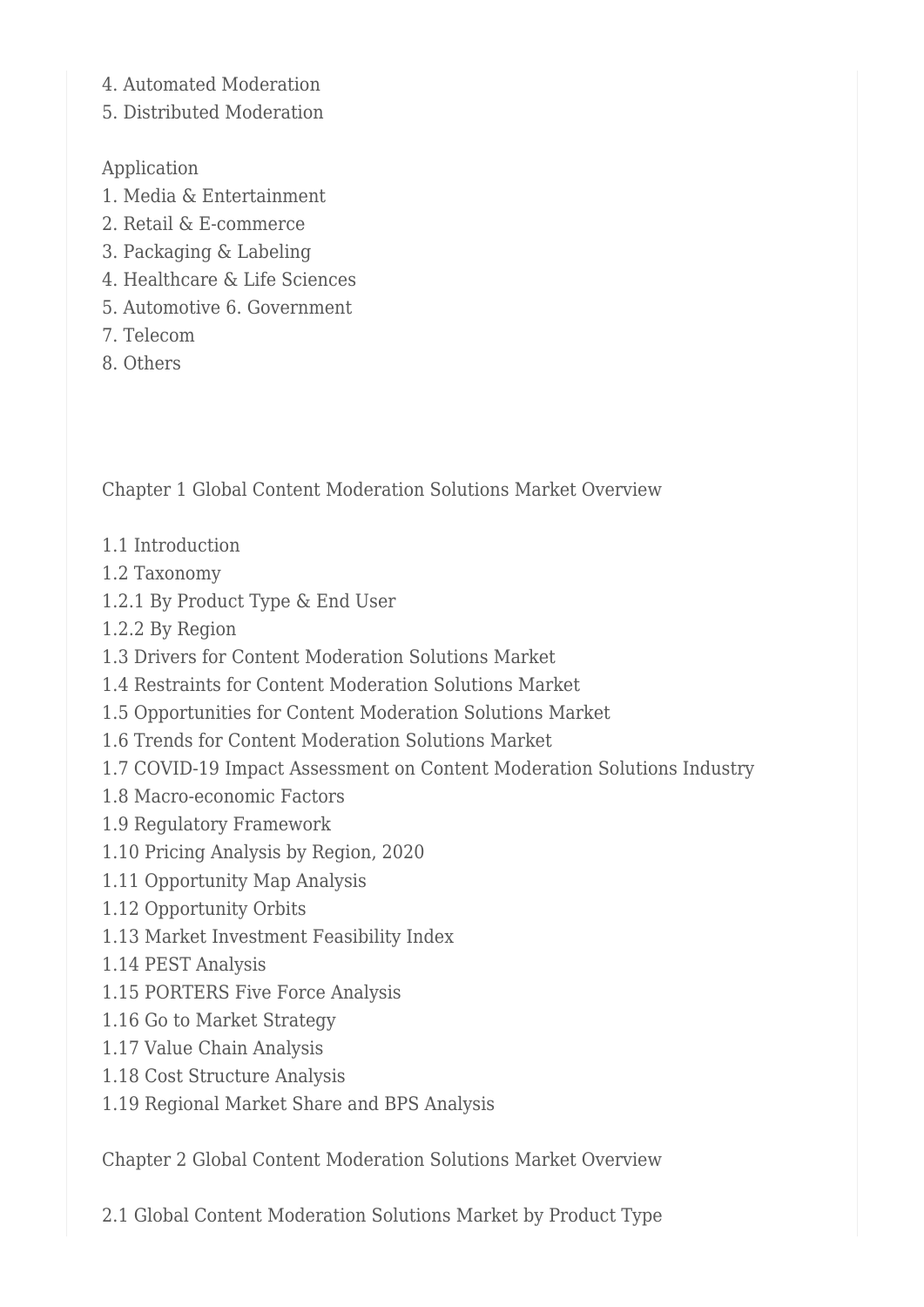2.1.1 Global Content Moderation Solutions Market Value (US\$ Mn) and Volume (Units) Comparison by Product Type (2013-2029)

2.1.2 Global Content Moderation Solutions Market Value (US\$ Mn) and Volume (Units) Market Share by Product Type in 2019

2.1.3 Global Content Moderation Solutions Market Attractiveness Analysis by Product Type, (2013-2020)

2.2 Global Content Moderation Solutions Market by End User

2.2.1 Global Content Moderation Solutions Market Value (US\$ Mn) and Volume (Units) Comparison by End User (2013-2029)

2.2.2 Global Content Moderation Solutions Market Value (US\$ Mn) and Volume (Units) Market Share by End User in 2019

2.2.3 Global Content Moderation Solutions Market Attractiveness Analysis by End User, (2013-2020)

2.3 Global Content Moderation Solutions Market by Region

2.3.1 Global Content Moderation Solutions Market Value (US\$ Mn) and Volume (Units) Comparison by Region (2013-2029)

2.3.2 Global Content Moderation Solutions Market Value (US\$ Mn) and Volume (Units) Market Share by Region in 2019

2.3.3 Global Content Moderation Solutions Market Attractiveness Analysis by Region, (2013-2020)

2.4 Global Content Moderation Solutions Market Outlook (2013-2029)

2.4.1 Global Content Moderation Solutions Market Value (US\$ Mn) and Volume (Units) (2013-2020)

2.4.2 Global Content Moderation Solutions Market Value (US\$ Mn) and Volume (Units) (2021-2029)

2.5 Global Content Moderation Solutions Market Value (US\$ Mn) and Volume (Units) by Regions

2.5.1 Global Content Moderation Solutions Market Value (US\$ Mn) and Volume (Units) Comparison by Region (2013-2020)

2.5.2 Global Content Moderation Solutions Market Value (US\$ Mn) and Volume (Units) Comparison by Region (2021-2029)

2.6 Global Content Moderation Solutions Market Value (US\$ Mn) and Volume (Units) by Product Type

2.6.1 Global Content Moderation Solutions Market Value (US\$ Mn) and Volume (Units) Comparison by Product Type (2013-2020)

2.6.2 Global Content Moderation Solutions Market Value (US\$ Mn) and Volume (Units) Comparison by Product Type (2021-2029)

2.7 Global Content Moderation Solutions Market Value (US\$ Mn) and Volume (Units) by End User

2.7.1 Global Content Moderation Solutions Market Value (US\$ Mn) and Volume (Units) Comparison by End User (2013-2020)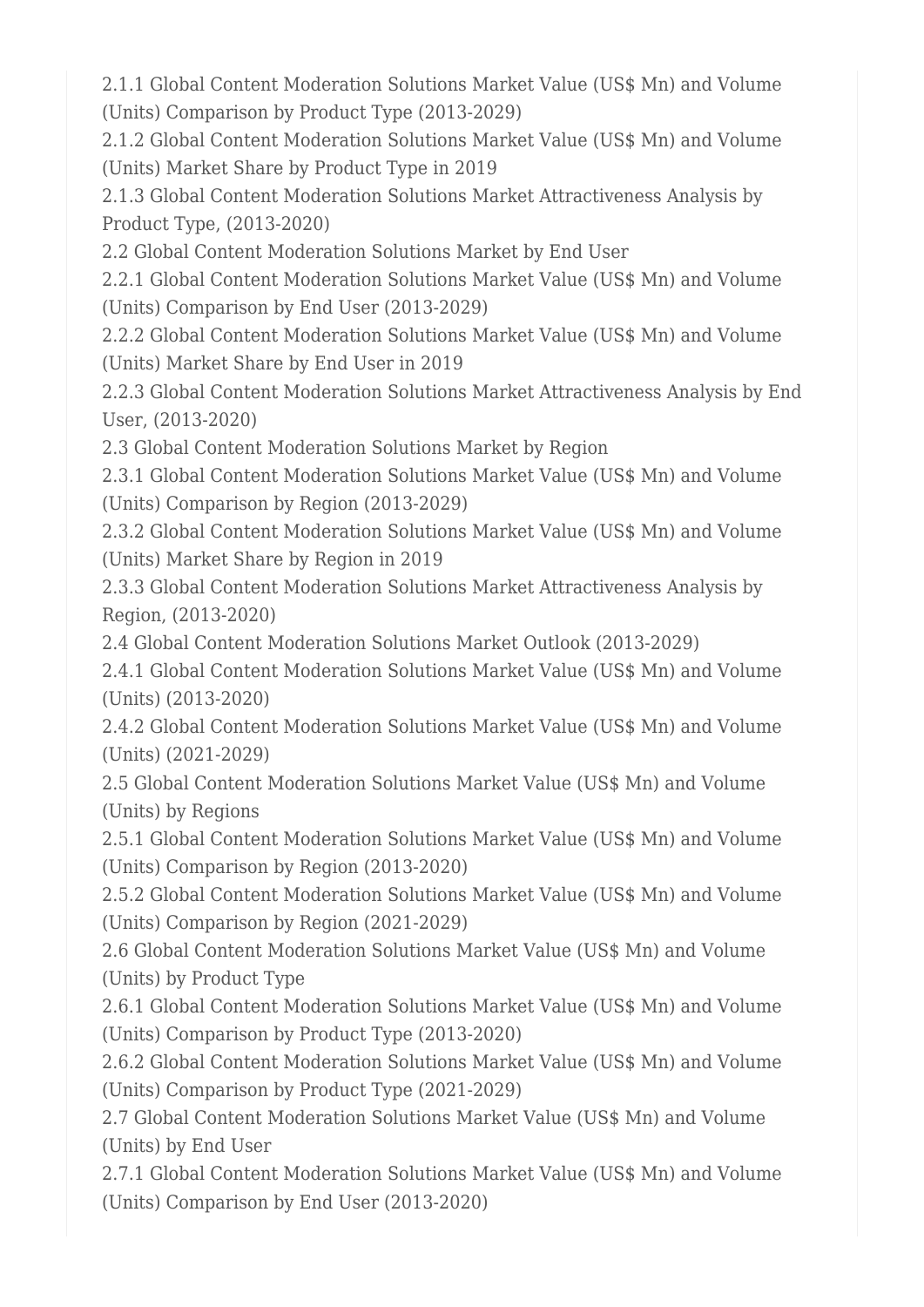2.7.2 Global Content Moderation Solutions Market Value (US\$ Mn) and Volume (Units) Comparison by End User (2021-2029)

2.8 Global Content Moderation Solutions Market Y-o-Y Growth Rate Comparison (2014-2029)

2.8.1 Global Content Moderation Solutions Market Y-o-Y Growth Rate by Region 2.8.2 Global Content Moderation Solutions Market Y-o-Y Growth Rate by Product Type

2.8.3 Global Content Moderation Solutions Market Y-o-Y Growth Rate by End User

2.9 Global Content Moderation Solutions Market Share Comparison (2013-2029)

2.9.1 Global Content Moderation Solutions Market Share by Region

2.9.2 Global Content Moderation Solutions Market Share by Product Type

2.9.3 Global Content Moderation Solutions Market Share by End User

Chapter 3 North America Content Moderation Solutions Market Overview

3.1 North America Content Moderation Solutions Market by Product Type

3.1.1 North America Content Moderation Solutions Market Value (US\$ Mn) and Volume (Units) Comparison by Product Type (2013-2029)

3.1.2 North America Content Moderation Solutions Market Value (US\$ Mn) and Volume (Units) Market Share by Product Type in 2019

3.1.3 North America Content Moderation Solutions Market Attractiveness Analysis by Product Type, (2013-2020)

3.2 North America Content Moderation Solutions Market by End User

3.2.1 North America Content Moderation Solutions Market Value (US\$ Mn) and Volume (Units) Comparison by End User (2013-2029)

3.2.2 North America Content Moderation Solutions Market Value (US\$ Mn) and Volume (Units) Market Share by End User in 2019

3.2.3 North America Content Moderation Solutions Market Attractiveness Analysis by End User, (2013-2020)

3.3 North America Content Moderation Solutions Market by Region

3.3.1 North America Content Moderation Solutions Market Value (US\$ Mn) and Volume (Units) Comparison by Region (2013-2029)

3.3.2 North America Content Moderation Solutions Market Value (US\$ Mn) and Volume (Units) Market Share by Region in 2019

3.3.3 North America Content Moderation Solutions Market Attractiveness Analysis by Region, (2013-2020)

3.4 North America Content Moderation Solutions Market Outlook (2013-2029) 3.4.1 North America Content Moderation Solutions Market Value (US\$ Mn) and Volume (Units) (2013-2020)

3.4.2 North America Content Moderation Solutions Market Value (US\$ Mn) and Volume (Units) (2021-2029)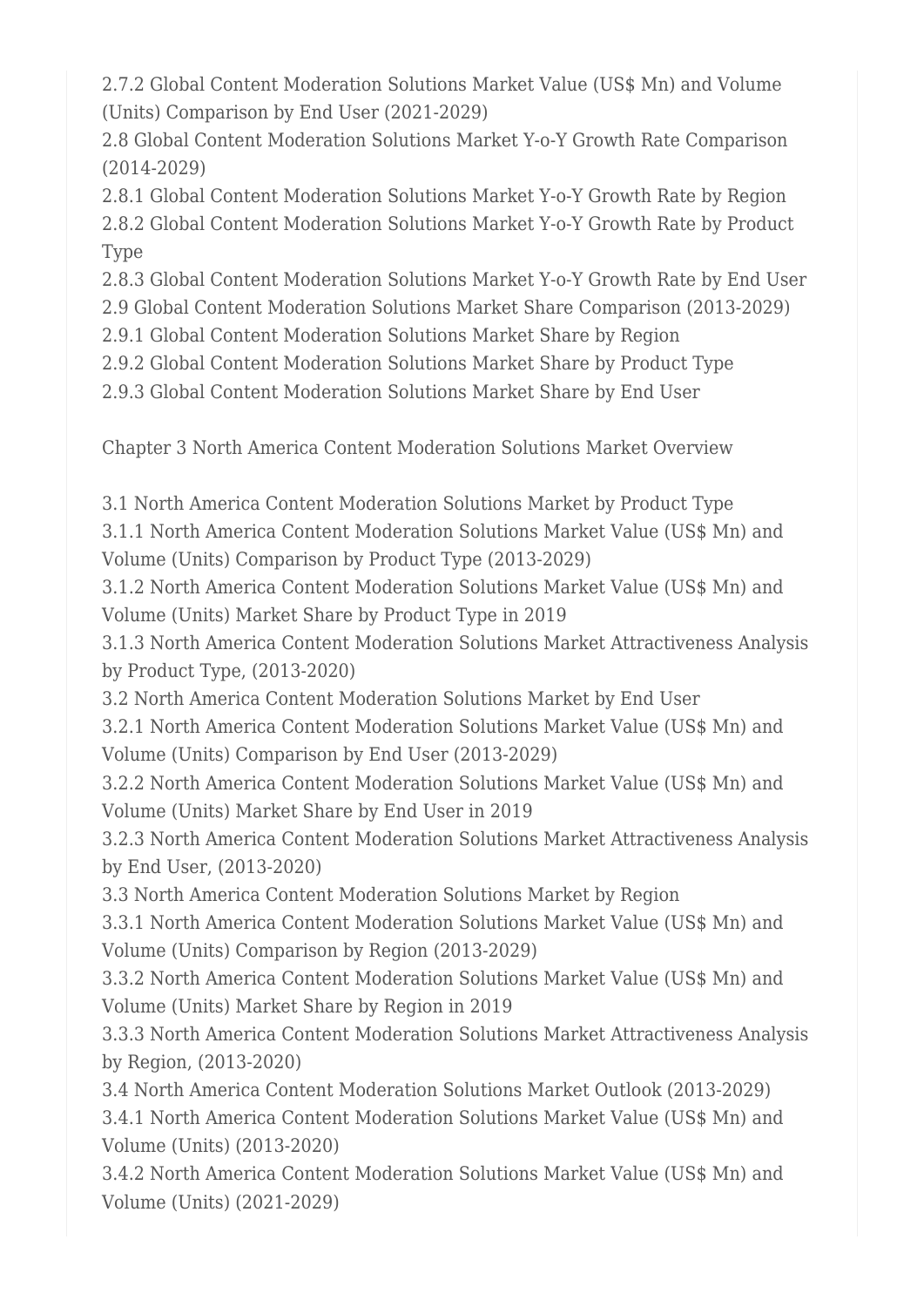3.5 North America Content Moderation Solutions Market Value (US\$ Mn) and Volume (Units) by Regions

3.5.1 North America Content Moderation Solutions Market Value (US\$ Mn) and Volume (Units) Comparison by Region (2013-2020)

3.5.2 North America Content Moderation Solutions Market Value (US\$ Mn) and Volume (Units) Comparison by Region (2021-2029)

3.6 North America Content Moderation Solutions Market Value (US\$ Mn) and Volume (Units) by Product Type

3.6.1 North America Content Moderation Solutions Market Value (US\$ Mn) and Volume (Units) Comparison by Product Type (2013-2020)

3.6.2 North America Content Moderation Solutions Market Value (US\$ Mn) and Volume (Units) Comparison by Product Type (2021-2029)

3.7 North America Content Moderation Solutions Market Value (US\$ Mn) and Volume (Units) by End User

3.7.1 North America Content Moderation Solutions Market Value (US\$ Mn) and Volume (Units) Comparison by End User (2013-2020)

3.7.2 North America Content Moderation Solutions Market Value (US\$ Mn) and Volume (Units) Comparison by End User (2021-2029)

3.8 North America Content Moderation Solutions Market Y-o-Y Growth Rate Comparison (2014-2029)

3.8.1 North America Content Moderation Solutions Market Y-o-Y Growth Rate by Region

3.8.2 North America Content Moderation Solutions Market Y-o-Y Growth Rate by Product Type

3.8.3 North America Content Moderation Solutions Market Y-o-Y Growth Rate by End User

3.9 North America Content Moderation Solutions Market Share Comparison (2013-2029)

3.9.1 North America Content Moderation Solutions Market Share by Region

3.9.2 North America Content Moderation Solutions Market Share by Product Type

3.9.3 North America Content Moderation Solutions Market Share by End User

Chapter 4 Europe Content Moderation Solutions Market Overview

4.1 Europe Content Moderation Solutions Market by Product Type

4.1.1 Europe Content Moderation Solutions Market Value (US\$ Mn) and Volume (Units) Comparison by Product Type (2013-2029)

4.1.2 Europe Content Moderation Solutions Market Value (US\$ Mn) and Volume (Units) Market Share by Product Type in 2019

4.1.3 Europe Content Moderation Solutions Market Attractiveness Analysis by Product Type, (2013-2020)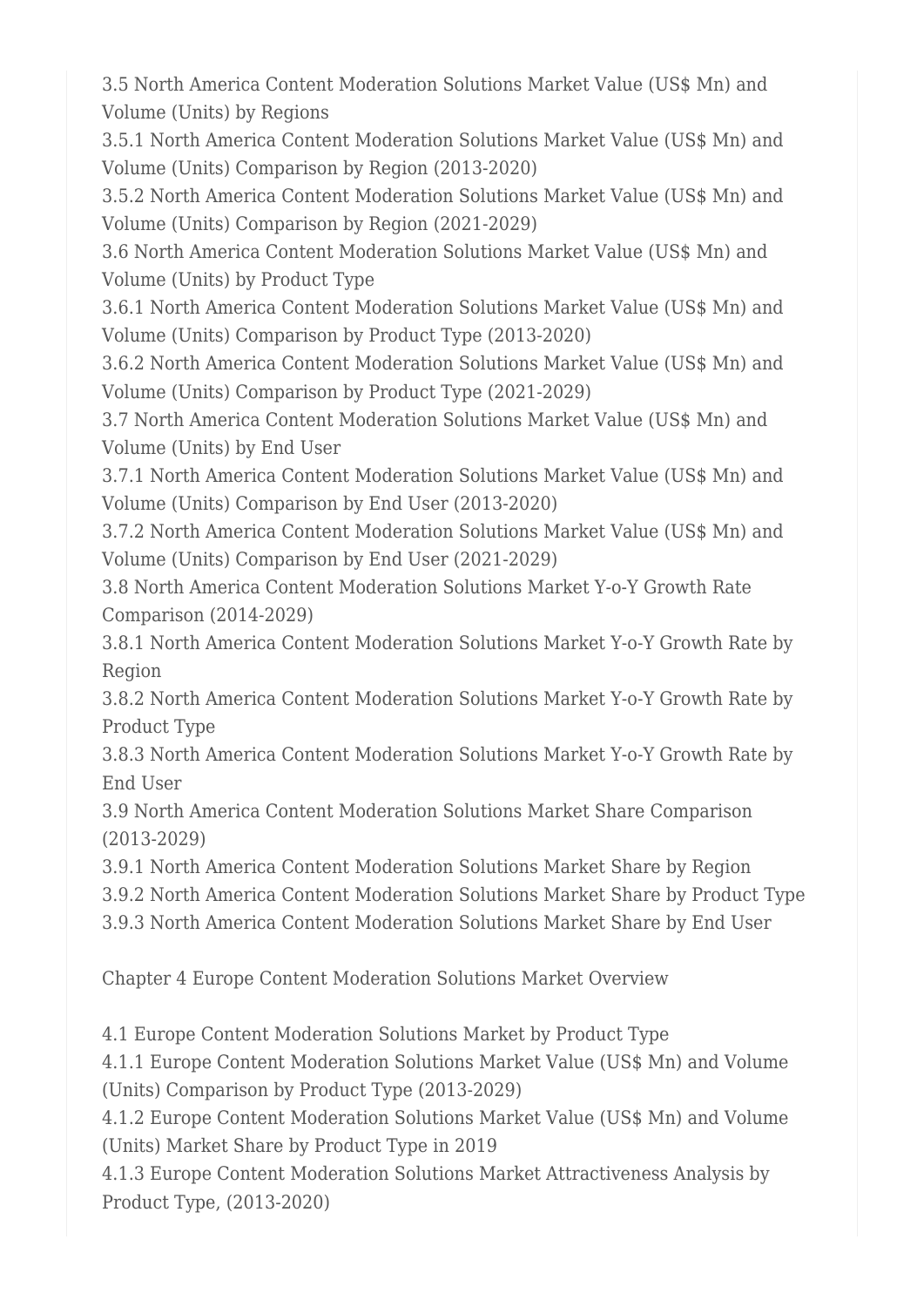4.2 Europe Content Moderation Solutions Market by End User

4.2.1 Europe Content Moderation Solutions Market Value (US\$ Mn) and Volume (Units) Comparison by End User (2013-2029)

4.2.2 Europe Content Moderation Solutions Market Value (US\$ Mn) and Volume (Units) Market Share by End User in 2019

4.2.3 Europe Content Moderation Solutions Market Attractiveness Analysis by End User, (2013-2020)

4.3 Europe Content Moderation Solutions Market by Region

4.3.1 Europe Content Moderation Solutions Market Value (US\$ Mn) and Volume (Units) Comparison by Region (2013-2029)

4.3.2 Europe Content Moderation Solutions Market Value (US\$ Mn) and Volume (Units) Market Share by Region in 2019

4.3.3 Europe Content Moderation Solutions Market Attractiveness Analysis by Region, (2013-2020)

4.4 Europe Content Moderation Solutions Market Outlook (2013-2029)

4.4.1 Europe Content Moderation Solutions Market Value (US\$ Mn) and Volume (Units) (2013-2020)

4.4.2 Europe Content Moderation Solutions Market Value (US\$ Mn) and Volume (Units) (2021-2029)

4.5 Europe Content Moderation Solutions Market Value (US\$ Mn) and Volume (Units) by Regions

4.5.1 Europe Content Moderation Solutions Market Value (US\$ Mn) and Volume (Units) Comparison by Region (2013-2020)

4.5.2 Europe Content Moderation Solutions Market Value (US\$ Mn) and Volume (Units) Comparison by Region (2021-2029)

4.6 Europe Content Moderation Solutions Market Value (US\$ Mn) and Volume (Units) by Product Type

4.6.1 Europe Content Moderation Solutions Market Value (US\$ Mn) and Volume (Units) Comparison by Product Type (2013-2020)

4.6.2 Europe Content Moderation Solutions Market Value (US\$ Mn) and Volume (Units) Comparison by Product Type (2021-2029)

4.7 Europe Content Moderation Solutions Market Value (US\$ Mn) and Volume (Units) by End User

4.7.1 Europe Content Moderation Solutions Market Value (US\$ Mn) and Volume (Units) Comparison by End User (2013-2020)

4.7.2 Europe Content Moderation Solutions Market Value (US\$ Mn) and Volume (Units) Comparison by End User (2021-2029)

4.8 Europe Content Moderation Solutions Market Y-o-Y Growth Rate Comparison (2014-2029)

4.8.1 Europe Content Moderation Solutions Market Y-o-Y Growth Rate by Region 4.8.2 Europe Content Moderation Solutions Market Y-o-Y Growth Rate by Product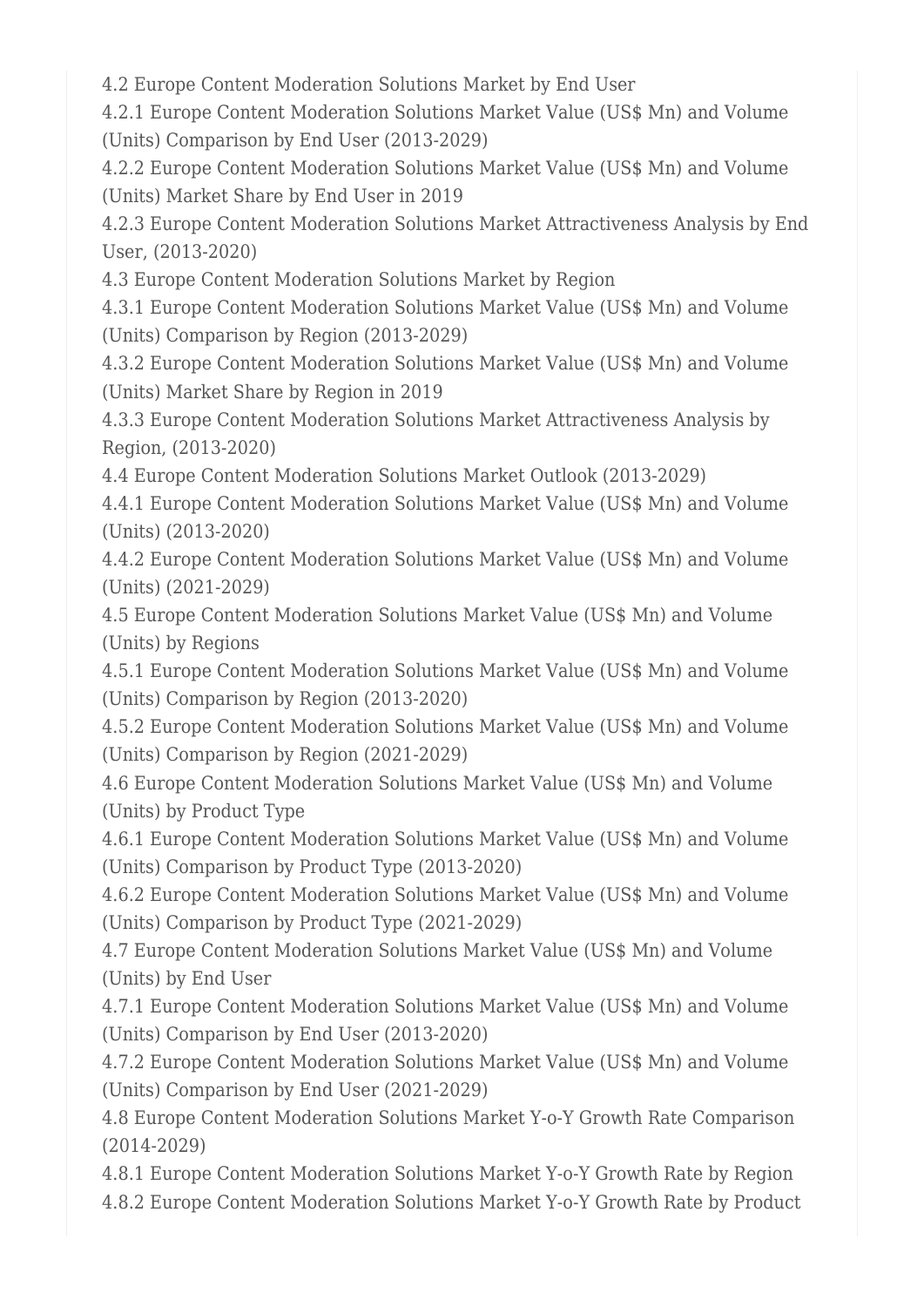Type

4.8.3 Europe Content Moderation Solutions Market Y-o-Y Growth Rate by End User

4.9 Europe Content Moderation Solutions Market Share Comparison (2013-2029)

4.9.1 Europe Content Moderation Solutions Market Share by Region

4.9.2 Europe Content Moderation Solutions Market Share by Product Type

4.9.3 Europe Content Moderation Solutions Market Share by End User

Chapter 5 Asia Pacific Content Moderation Solutions Market Overview

5.1 Asia Pacific Content Moderation Solutions Market by Product Type

5.1.1 Asia Pacific Content Moderation Solutions Market Value (US\$ Mn) and Volume (Units) Comparison by Product Type (2013-2029)

5.1.2 Asia Pacific Content Moderation Solutions Market Value (US\$ Mn) and Volume (Units) Market Share by Product Type in 2019

5.1.3 Asia Pacific Content Moderation Solutions Market Attractiveness Analysis by Product Type, (2013-2020)

5.2 Asia Pacific Content Moderation Solutions Market by End User

5.2.1 Asia Pacific Content Moderation Solutions Market Value (US\$ Mn) and Volume (Units) Comparison by End User (2013-2029)

5.2.2 Asia Pacific Content Moderation Solutions Market Value (US\$ Mn) and Volume (Units) Market Share by End User in 2019

5.2.3 Asia Pacific Content Moderation Solutions Market Attractiveness Analysis by End User, (2013-2020)

5.3 Asia Pacific Content Moderation Solutions Market by Region

5.3.1 Asia Pacific Content Moderation Solutions Market Value (US\$ Mn) and Volume (Units) Comparison by Region (2013-2029)

5.3.2 Asia Pacific Content Moderation Solutions Market Value (US\$ Mn) and Volume (Units) Market Share by Region in 2019

5.3.3 Asia Pacific Content Moderation Solutions Market Attractiveness Analysis by Region, (2013-2020)

5.4 Asia Pacific Content Moderation Solutions Market Outlook (2013-2029) 5.4.1 Asia Pacific Content Moderation Solutions Market Value (US\$ Mn) and Volume (Units) (2013-2020)

5.4.2 Asia Pacific Content Moderation Solutions Market Value (US\$ Mn) and Volume (Units) (2021-2029)

5.5 Asia Pacific Content Moderation Solutions Market Value (US\$ Mn) and Volume (Units) by Regions

5.5.1 Asia Pacific Content Moderation Solutions Market Value (US\$ Mn) and Volume (Units) Comparison by Region (2013-2020)

5.5.2 Asia Pacific Content Moderation Solutions Market Value (US\$ Mn) and Volume (Units) Comparison by Region (2021-2029)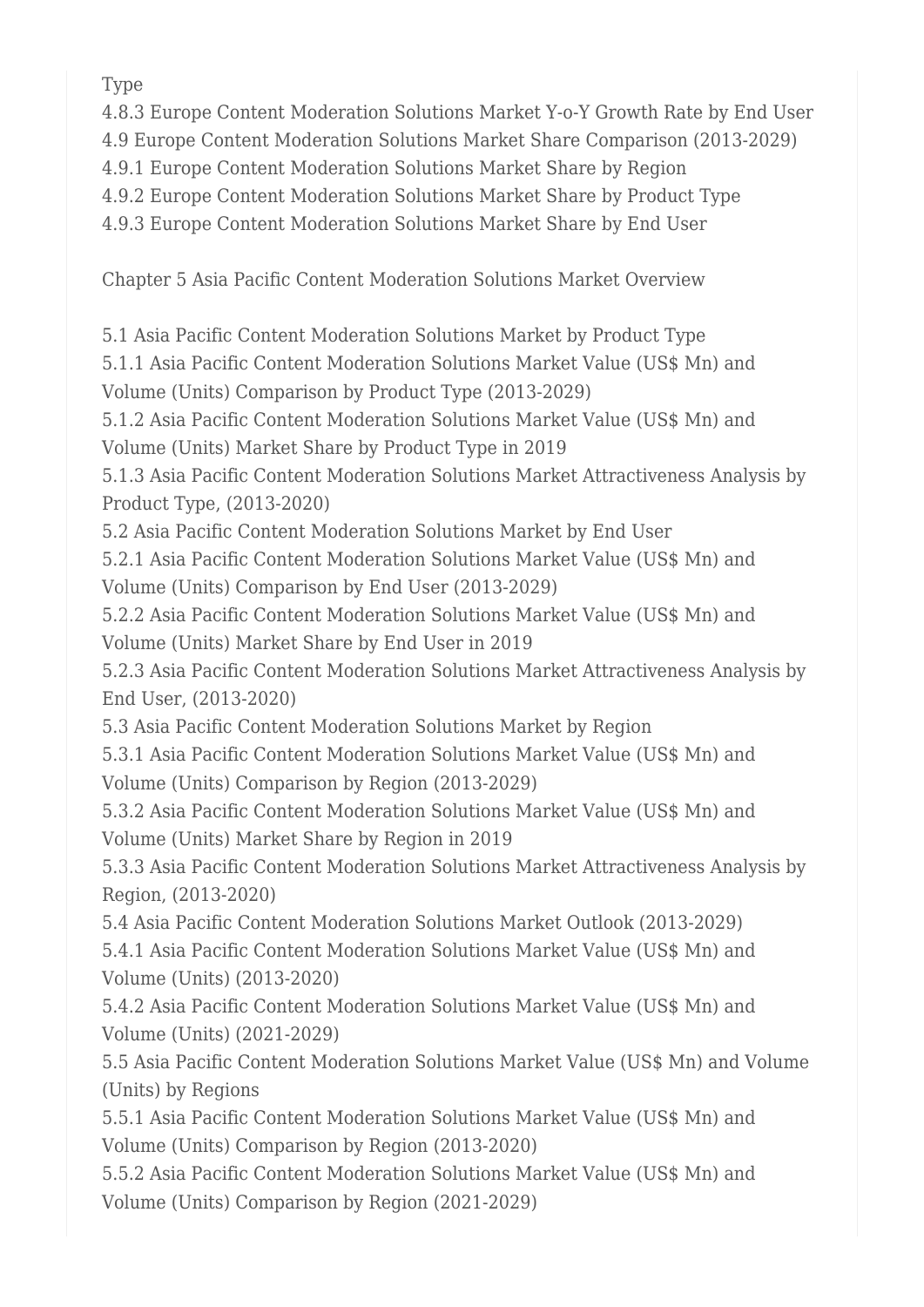5.6 Asia Pacific Content Moderation Solutions Market Value (US\$ Mn) and Volume (Units) by Product Type

5.6.1 Asia Pacific Content Moderation Solutions Market Value (US\$ Mn) and Volume (Units) Comparison by Product Type (2013-2020)

5.6.2 Asia Pacific Content Moderation Solutions Market Value (US\$ Mn) and Volume (Units) Comparison by Product Type (2021-2029)

5.7 Asia Pacific Content Moderation Solutions Market Value (US\$ Mn) and Volume (Units) by End User

5.7.1 Asia Pacific Content Moderation Solutions Market Value (US\$ Mn) and Volume (Units) Comparison by End User (2013-2020)

5.7.2 Asia Pacific Content Moderation Solutions Market Value (US\$ Mn) and Volume (Units) Comparison by End User (2021-2029)

5.8 Asia Pacific Content Moderation Solutions Market Y-o-Y Growth Rate Comparison (2014-2029)

5.8.1 Asia Pacific Content Moderation Solutions Market Y-o-Y Growth Rate by Region

5.8.2 Asia Pacific Content Moderation Solutions Market Y-o-Y Growth Rate by Product Type

5.8.3 Asia Pacific Content Moderation Solutions Market Y-o-Y Growth Rate by End User

5.9 Asia Pacific Content Moderation Solutions Market Share Comparison (2013-2029)

5.9.1 Asia Pacific Content Moderation Solutions Market Share by Region

5.9.2 Asia Pacific Content Moderation Solutions Market Share by Product Type

5.9.3 Asia Pacific Content Moderation Solutions Market Share by End User

Chapter 6 South America Content Moderation Solutions Market Overview

6.1 South America Content Moderation Solutions Market by Product Type

6.1.1 South America Content Moderation Solutions Market Value (US\$ Mn) and Volume (Units) Comparison by Product Type (2013-2029)

6.1.2 South America Content Moderation Solutions Market Value (US\$ Mn) and Volume (Units) Market Share by Product Type in 2019

6.1.3 South America Content Moderation Solutions Market Attractiveness Analysis by Product Type, (2013-2020)

6.2 South America Content Moderation Solutions Market by End User

6.2.1 South America Content Moderation Solutions Market Value (US\$ Mn) and Volume (Units) Comparison by End User (2013-2029)

6.2.2 South America Content Moderation Solutions Market Value (US\$ Mn) and Volume (Units) Market Share by End User in 2019

6.2.3 South America Content Moderation Solutions Market Attractiveness Analysis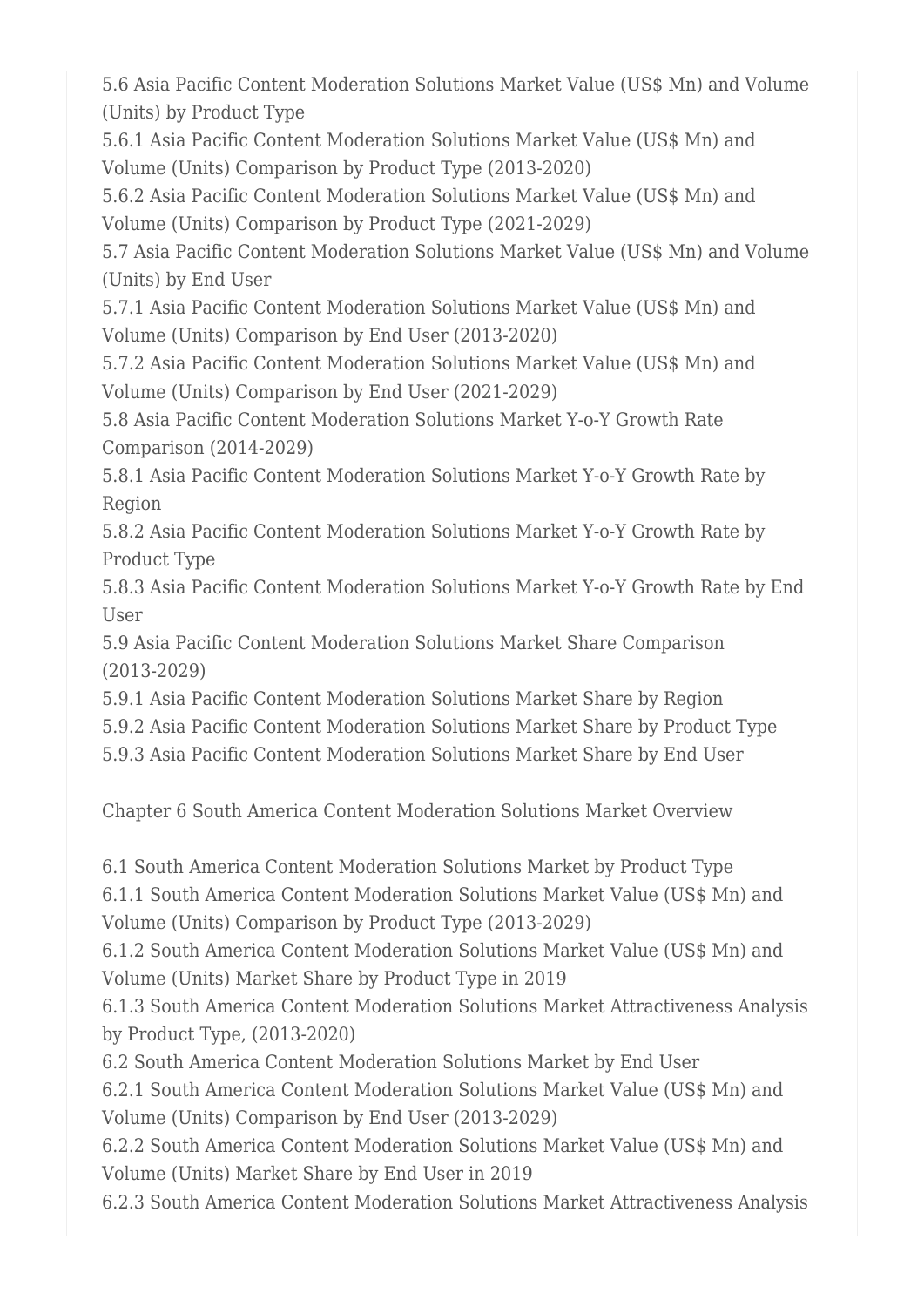by End User, (2013-2020)

6.3 South America Content Moderation Solutions Market by Region

6.3.1 South America Content Moderation Solutions Market Value (US\$ Mn) and Volume (Units) Comparison by Region (2013-2029)

6.3.2 South America Content Moderation Solutions Market Value (US\$ Mn) and Volume (Units) Market Share by Region in 2019

6.3.3 South America Content Moderation Solutions Market Attractiveness Analysis by Region, (2013-2020)

6.4 South America Content Moderation Solutions Market Outlook (2013-2029) 6.4.1 South America Content Moderation Solutions Market Value (US\$ Mn) and Volume (Units) (2013-2020)

6.4.2 South America Content Moderation Solutions Market Value (US\$ Mn) and Volume (Units) (2021-2029)

6.5 South America Content Moderation Solutions Market Value (US\$ Mn) and Volume (Units) by Regions

6.5.1 South America Content Moderation Solutions Market Value (US\$ Mn) and Volume (Units) Comparison by Region (2013-2020)

6.5.2 South America Content Moderation Solutions Market Value (US\$ Mn) and Volume (Units) Comparison by Region (2021-2029)

6.6 South America Content Moderation Solutions Market Value (US\$ Mn) and Volume (Units) by Product Type

6.6.1 South America Content Moderation Solutions Market Value (US\$ Mn) and Volume (Units) Comparison by Product Type (2013-2020)

6.6.2 South America Content Moderation Solutions Market Value (US\$ Mn) and Volume (Units) Comparison by Product Type (2021-2029)

6.7 South America Content Moderation Solutions Market Value (US\$ Mn) and Volume (Units) by End User

6.7.1 South America Content Moderation Solutions Market Value (US\$ Mn) and Volume (Units) Comparison by End User (2013-2020)

6.7.2 South America Content Moderation Solutions Market Value (US\$ Mn) and Volume (Units) Comparison by End User (2021-2029)

6.8 South America Content Moderation Solutions Market Y-o-Y Growth Rate Comparison (2014-2029)

6.8.1 South America Content Moderation Solutions Market Y-o-Y Growth Rate by Region

6.8.2 South America Content Moderation Solutions Market Y-o-Y Growth Rate by Product Type

6.8.3 South America Content Moderation Solutions Market Y-o-Y Growth Rate by End User

6.9 South America Content Moderation Solutions Market Share Comparison 2013-2029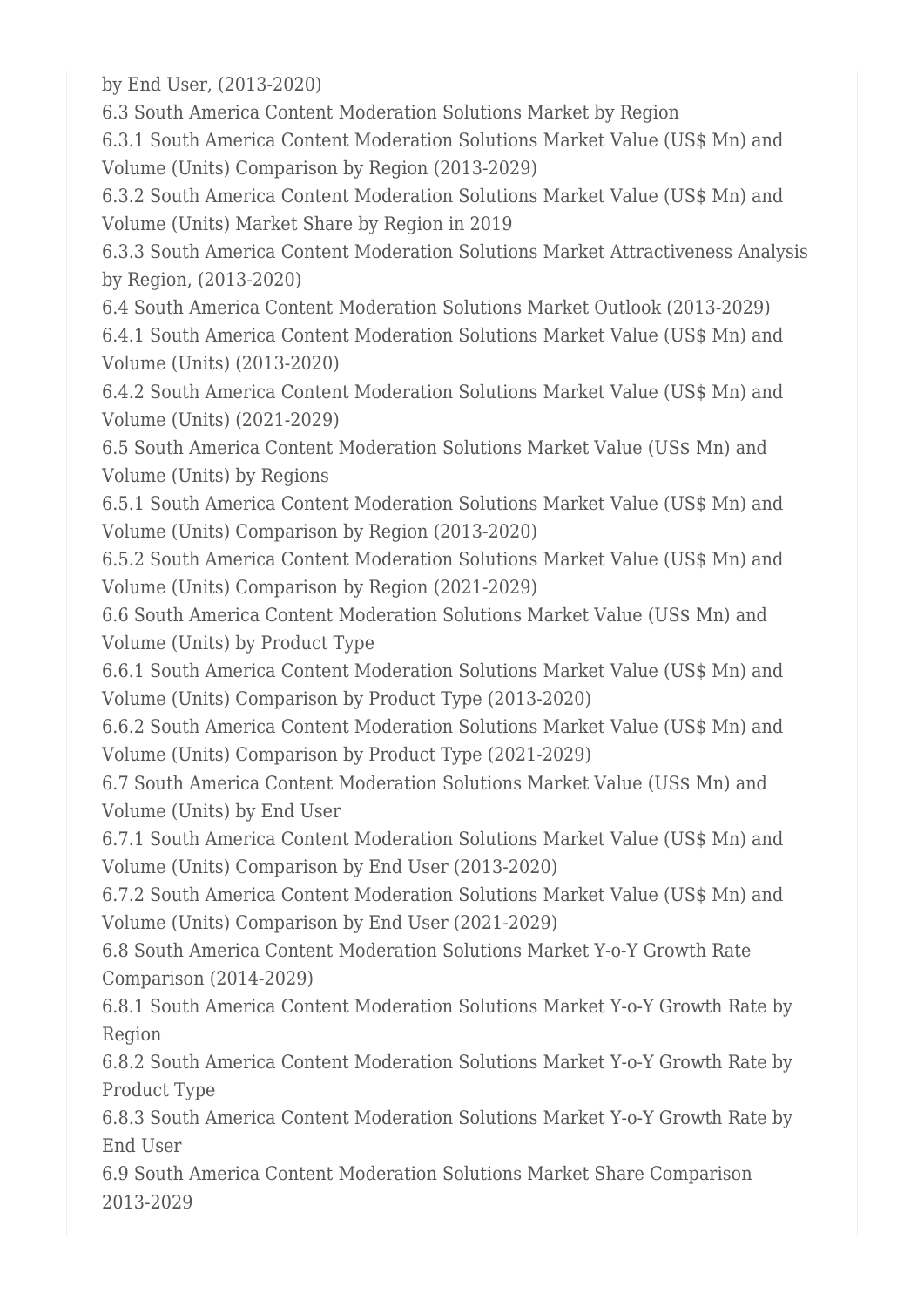6.9.1 South America Content Moderation Solutions Market Share by Region

6.9.2 South America Content Moderation Solutions Market Share by Product Type

6.9.3 South America Content Moderation Solutions Market Share by End User

Chapter 7 MEA Content Moderation Solutions Market Overview

7.1 MEA Content Moderation Solutions Market by Product Type

7.1.1 MEA Content Moderation Solutions Market Value (US\$ Mn) and Volume

(Units) Comparison by Product Type (2013-2029)

7.1.2 MEA Content Moderation Solutions Market Value (US\$ Mn) and Volume (Units) Market Share by Product Type in 2019

7.1.3 MEA Content Moderation Solutions Market Attractiveness Analysis by Product Type, (2013-2020)

7.2 MEA Content Moderation Solutions Market by End User

7.2.1 MEA Content Moderation Solutions Market Value (US\$ Mn) and Volume (Units) Comparison by End User (2013-2029)

7.2.2 MEA Content Moderation Solutions Market Value (US\$ Mn) and Volume (Units) Market Share by End User in 2019

7.2.3 MEA Content Moderation Solutions Market Attractiveness Analysis by End User, (2013-2020)

7.3 MEA Content Moderation Solutions Market by Region

7.3.1 MEA Content Moderation Solutions Market Value (US\$ Mn) and Volume (Units) Comparison by Region (2013-2029)

7.3.2 MEA Content Moderation Solutions Market Value (US\$ Mn) and Volume (Units) Market Share by Region in 2019

7.3.3 MEA Content Moderation Solutions Market Attractiveness Analysis by Region, (2013-2020)

7.4 MEA Content Moderation Solutions Market Outlook (2013-2029)

7.4.1 MEA Content Moderation Solutions Market Value (US\$ Mn) and Volume (Units) (2013-2020)

7.4.2 MEA Content Moderation Solutions Market Value (US\$ Mn) and Volume (Units) (2021-2029)

7.5 MEA Content Moderation Solutions Market Value (US\$ Mn) and Volume (Units) by Regions

7.5.1 MEA Content Moderation Solutions Market Value (US\$ Mn) and Volume (Units) Comparison by Region (2013-2020)

7.5.2 MEA Content Moderation Solutions Market Value (US\$ Mn) and Volume (Units) Comparison by Region (2021-2029)

7.6 MEA Content Moderation Solutions Market Value (US\$ Mn) and Volume (Units) by Product Type

7.6.1 MEA Content Moderation Solutions Market Value (US\$ Mn) and Volume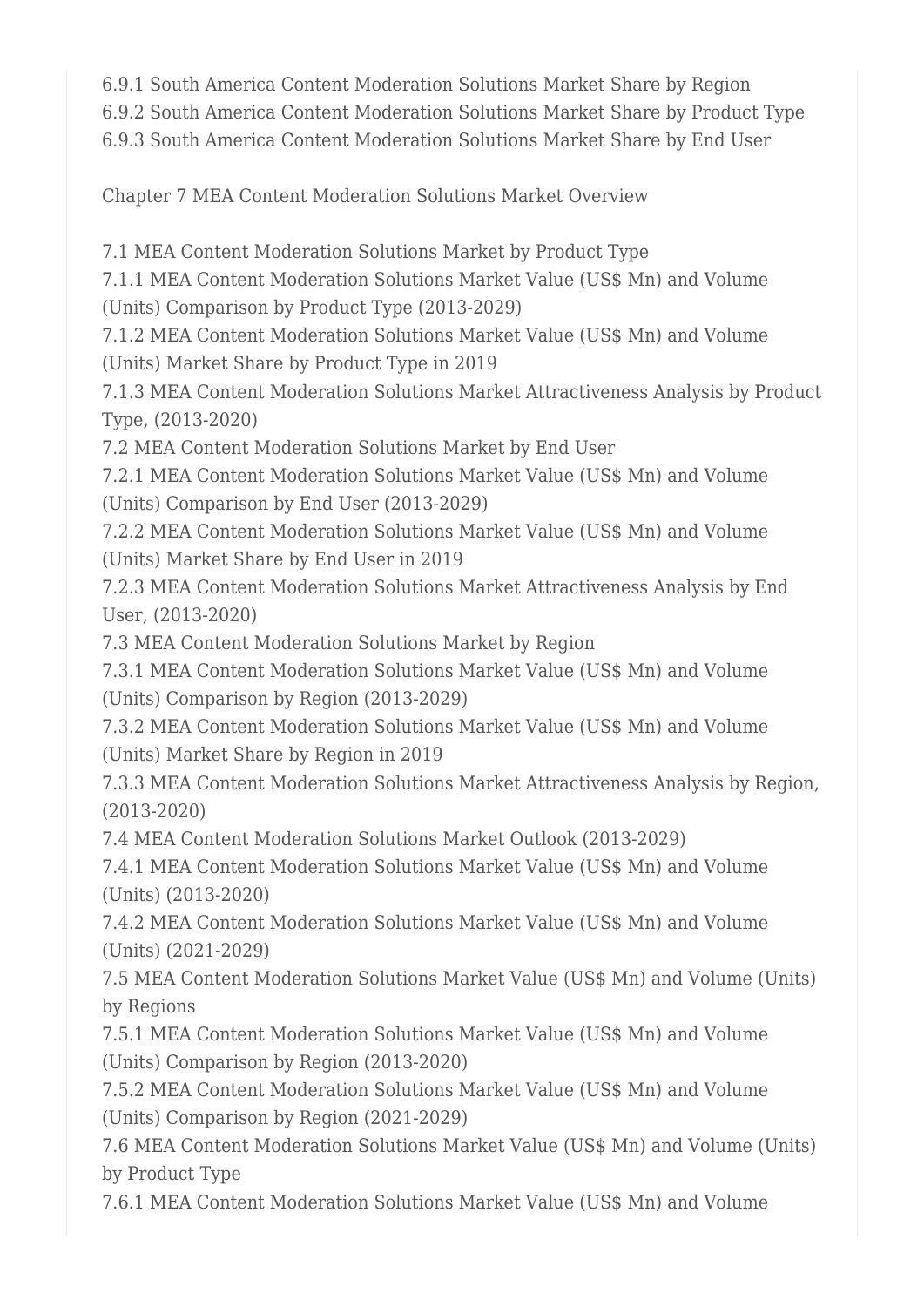(Units) Comparison by Product Type (2013-2020)

7.6.2 MEA Content Moderation Solutions Market Value (US\$ Mn) and Volume (Units) Comparison by Product Type (2021-2029)

7.7 MEA Content Moderation Solutions Market Value (US\$ Mn) and Volume (Units) by End User

7.7.1 MEA Content Moderation Solutions Market Value (US\$ Mn) and Volume (Units) Comparison by End User (2013-2020)

7.7.2 MEA Content Moderation Solutions Market Value (US\$ Mn) and Volume (Units) Comparison by End User (2021-2029)

7.8 MEA Content Moderation Solutions Market Y-o-Y Growth Rate Comparison (2014-2029)

7.8.1 MEA Content Moderation Solutions Market Y-o-Y Growth Rate by Region 7.8.2 MEA Content Moderation Solutions Market Y-o-Y Growth Rate by Product Type

7.8.3 MEA Content Moderation Solutions Market Y-o-Y Growth Rate by End User

7.9 MEA Content Moderation Solutions Market Share Comparison (2013-2029)

7.9.1 MEA Content Moderation Solutions Market Share by Region

7.9.2 MEA Content Moderation Solutions Market Share by Product Type

7.9.3 MEA Content Moderation Solutions Market Share by End User

Chapter 8 Global Content Moderation Solutions Market Company Profiles

8.1 Market Competition Scenario Analysis, By Company

- 8.2 Competitor Landscape
- 8.3 Company Share Analysis
- 8.4 Company Profiles
- 8.4.1 Company
- 8.4.1.1 Company Overview
- 8.4.1.2 Business Description
- 8.4.1.3 Product Portfolio
- 8.4.1.4 Key Financials
- 8.4.1.5 Key Developments
- 8.4.1.6 SWOT Analysis

Companies Included: **TaskUs** Accenture Microsoft Cogito Appen Viafoura